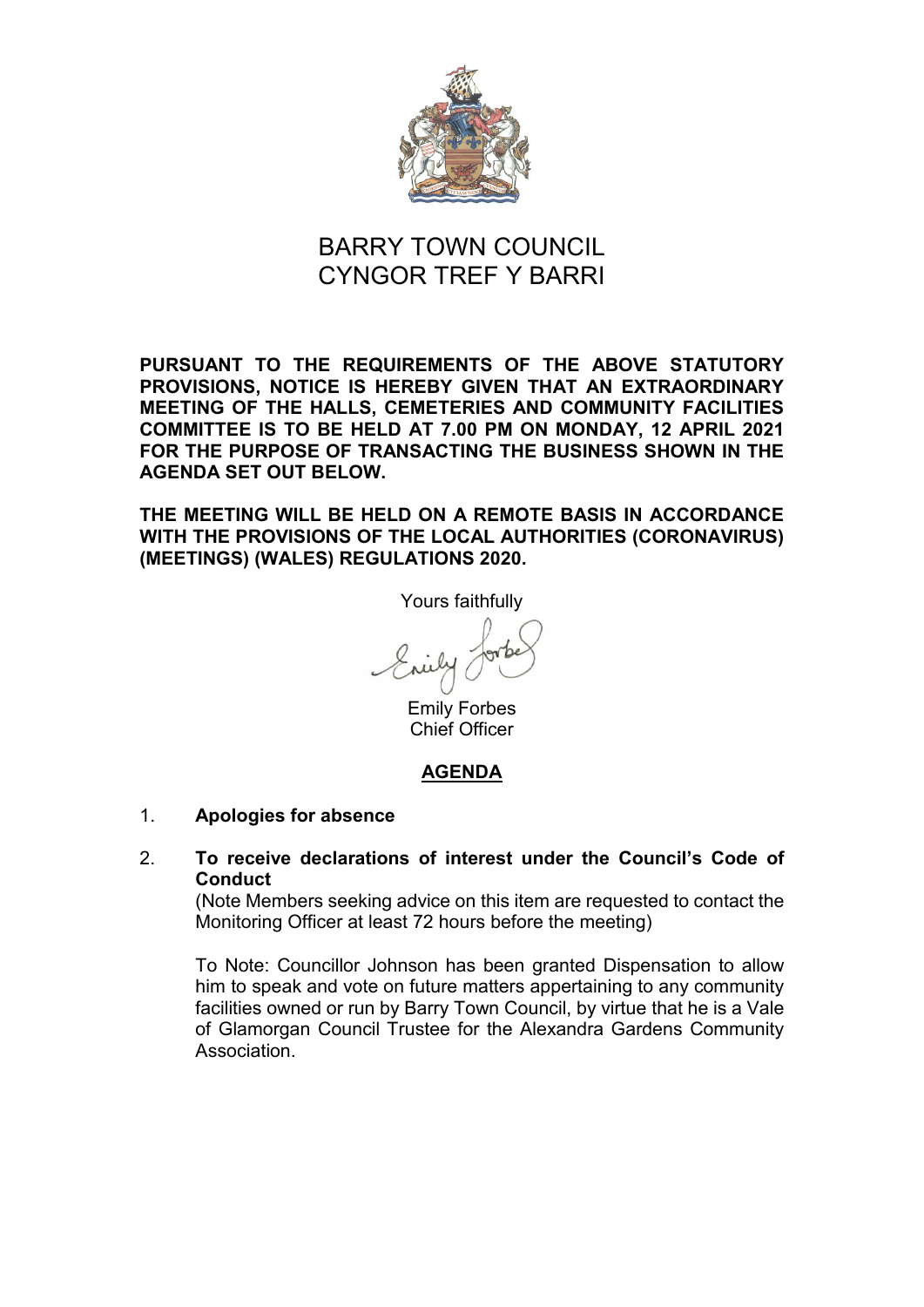## 3. **Well-being of Future Generations (Wales) Act 2015**

## **(To note)**

*Halls, Cemeteries and Community Facilities members will note that this Act sets out the requirement for a public body to act in a manner which seeks to ensure that the needs of the present are met without compromising the ability of future generations to meet their own needs.*

*In order to act in that manner, a public body must take account of the following things:*

- *(a) the importance of balancing short term needs with the need to safeguard the ability to meet long term needs, especially where things done to meet short term needs may have detrimental long term effect;*
- *(b) the need to take an integrated approach, by considering how*
	- *i. the body's well-being objectives may impact upon each of the well-being goals;*
	- *ii. the body's well-being objectives impact upon each other or upon other public bodies' objectives, in particular where steps taken by the body may contribute to meeting one objective but may be detrimental to meeting another;*
- *(c) the importance of involving other persons with an interest in achieving the well-being goals and of ensuring those persons reflect the diversity of the population of the part of Wales in relation to which the body exercises functions;*
- *(d) how acting in collaboration with any other person (or how different parts of the body acting together) could assist the body to meet its well-being objectives, or assist another body to meet its objectives;*
- *(e) how deploying resources to prevent problems occurring or getting worse may contribute to meeting the body's well-being objectives, or another body's objectives.*
- 4. **To approve the minutes of the Halls, Cemeteries & Community Facilities Committee held on 8 March 2021**

**(Pages 899 - 903)**

5. **Community Centres Update (Pages 904 – 905)**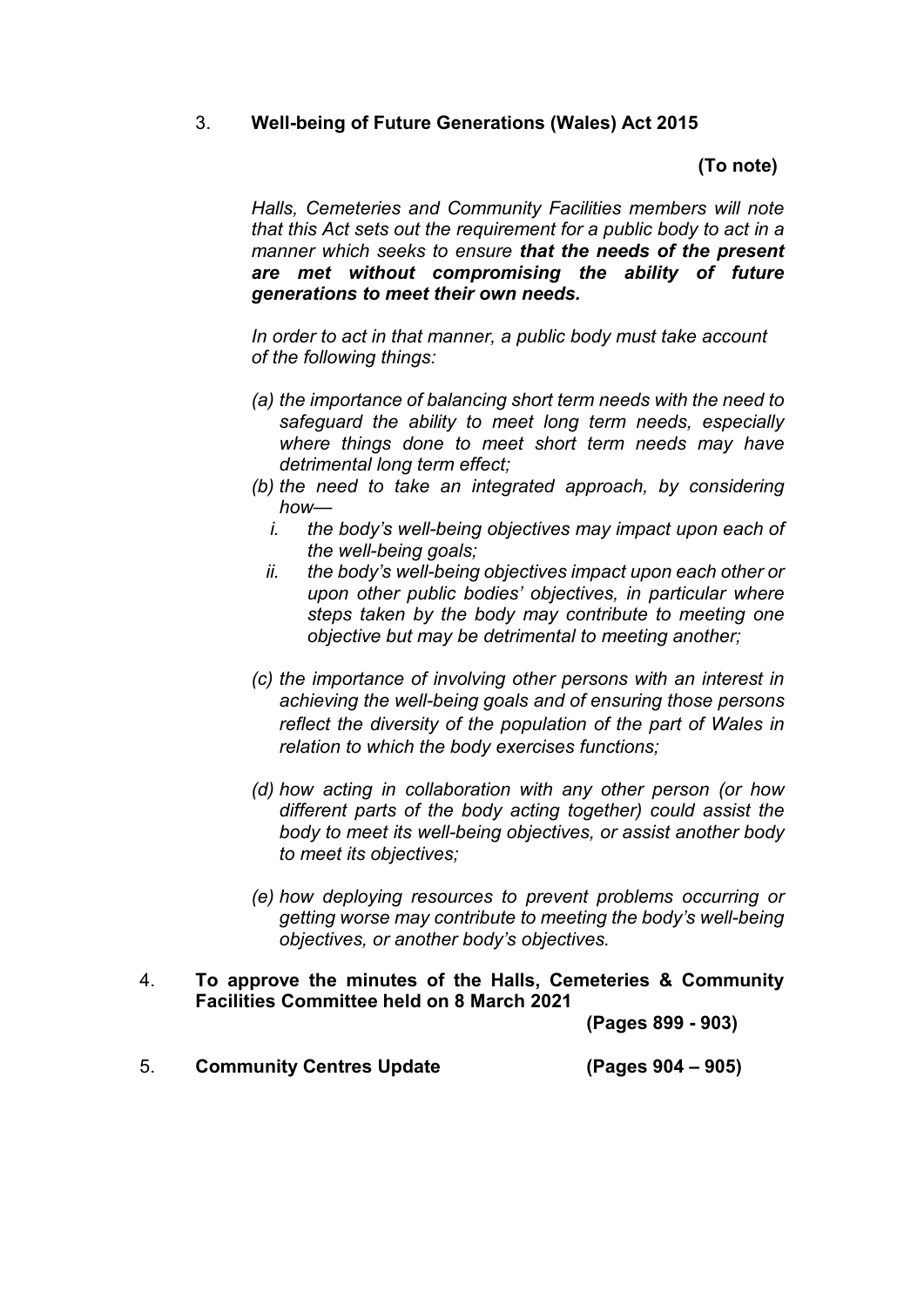## 6. **Date of Next Meeting**

The next meeting of the Halls, Cemeteries and Community Facilities Committee will be discussed at the Annual Meeting being held on 17 May 2021

## 7. **Exclusion of Press and Public**

In accordance with section 1(2) of the Public Bodies (Admission to Meetings) Act 1960, in view of the confidential nature of the business about to be transacted, it is advisable in the public interest that the press and public are excluded from the remainder of the meeting

## 8. **Merthyr Dyfan Cemetery Fencing (Pages 906 - 907)**

## **Distribution**

Email notification of electronic papers to all Barry Town Councillors (22). A full copy of the agenda and papers for this meeting (with the exception of confidential items) will be available at the Town Council Offices and at Barry Library for inspection; electronic copies to Barry & District News and the Glamorgan Gem

**This document is available in large print and other formats upon request/Cewch y ddogfen hon mewn pring bras a ffor matiau eraill drwy holi.**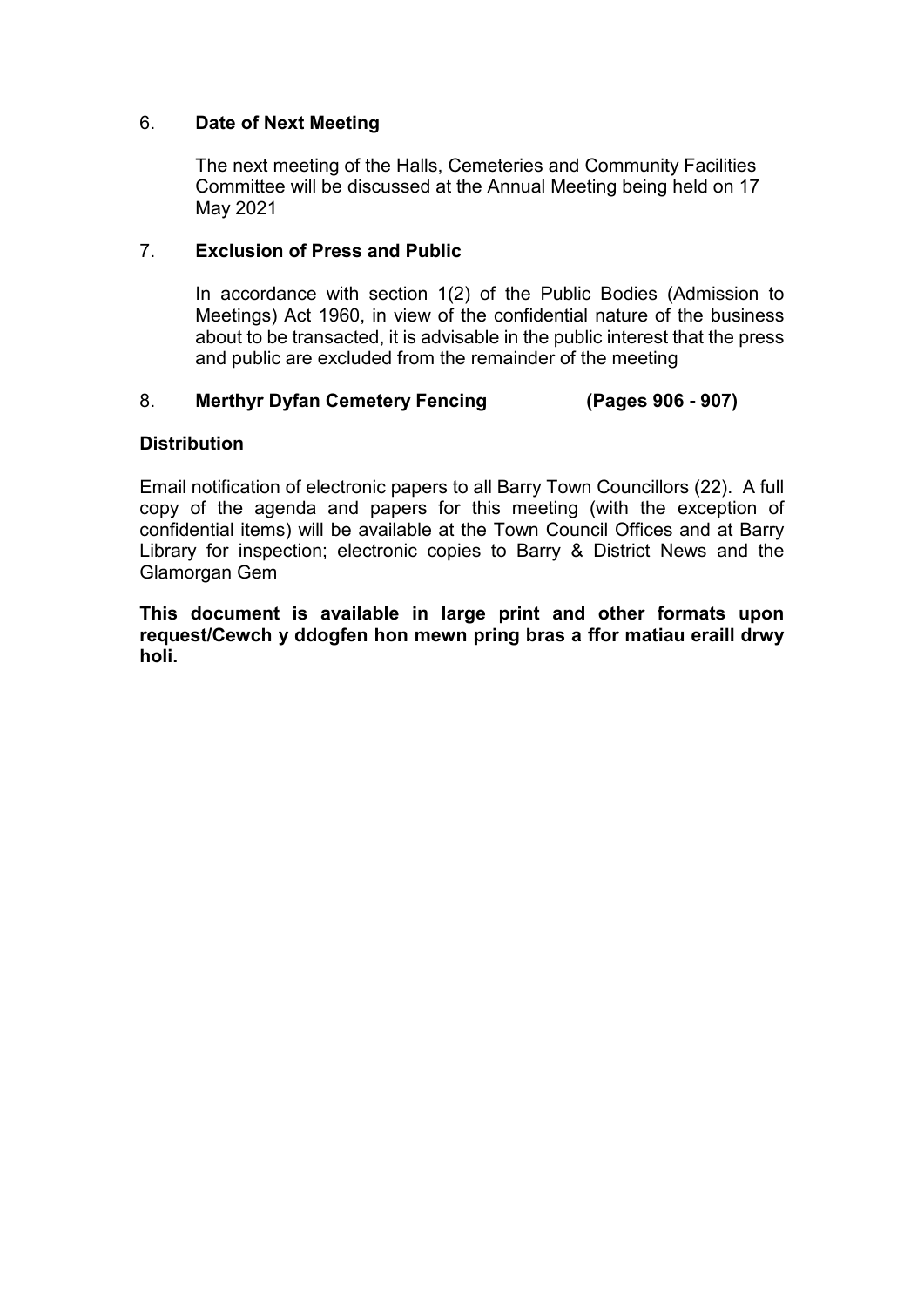## **BARRY TOWN COUNCIL**

## **MINUTES OF A MEETING OF THE HALLS, CEMETERIES AND COMMUNITY FACILITIES COMMITTEE HELD ON MONDAY, 8 MARCH 2021 AT 7.00 PM**

- **PRESENT:** Councillors N P Hodges (Chair), Aviet, Clarke, Johnson, Richardson (Vice Chair) and Wilkinson (Ex Officio)
- **ALSO PRESENT**: Amanda Evans Facilities and Cemeteries Manager Rhian Burns – Administrator

#### A261. **APOLOGIES FOR ABSENCE**

None were received.

#### A262. **DECLARATIONS OF INTEREST**

It was noted that Councillor Johnson had been granted Dispensation to allow him to speak and vote on matters appertaining to any Community Facilities owned or run by Barry Town Council, by virtue that he is a Vale of Glamorgan Council Trustee for the Alexandra Gardens Community Association.

#### A263. **WELL-BEING OF FUTURE GENERATIONS (WALES) ACT 2015**

It was noted that this Act sets out the requirement for a public body to act in a manner which seeks to ensure **that the needs of the present are met without compromising the ability of future generations to meet their own needs.**

In order to act in that manner, a public body must take account of the following things:

- (a) the importance of balancing short term needs with the need to safeguard the ability to meet long term needs, especially where things done to meet short term needs may have detrimental long term effect;
- (b) the need to take an integrated approach, by considering how—
	- (i) the body's well-being objectives may impact upon each of the well-being goals;
	- (ii) the body's well-being objectives impact upon each other or upon other public bodies' objectives, in particular where steps taken by the body may contribute to meeting one objective but may be detrimental to meeting another;
- (c) the importance of involving other persons with an interest in achieving the well-being goals and of ensuring those persons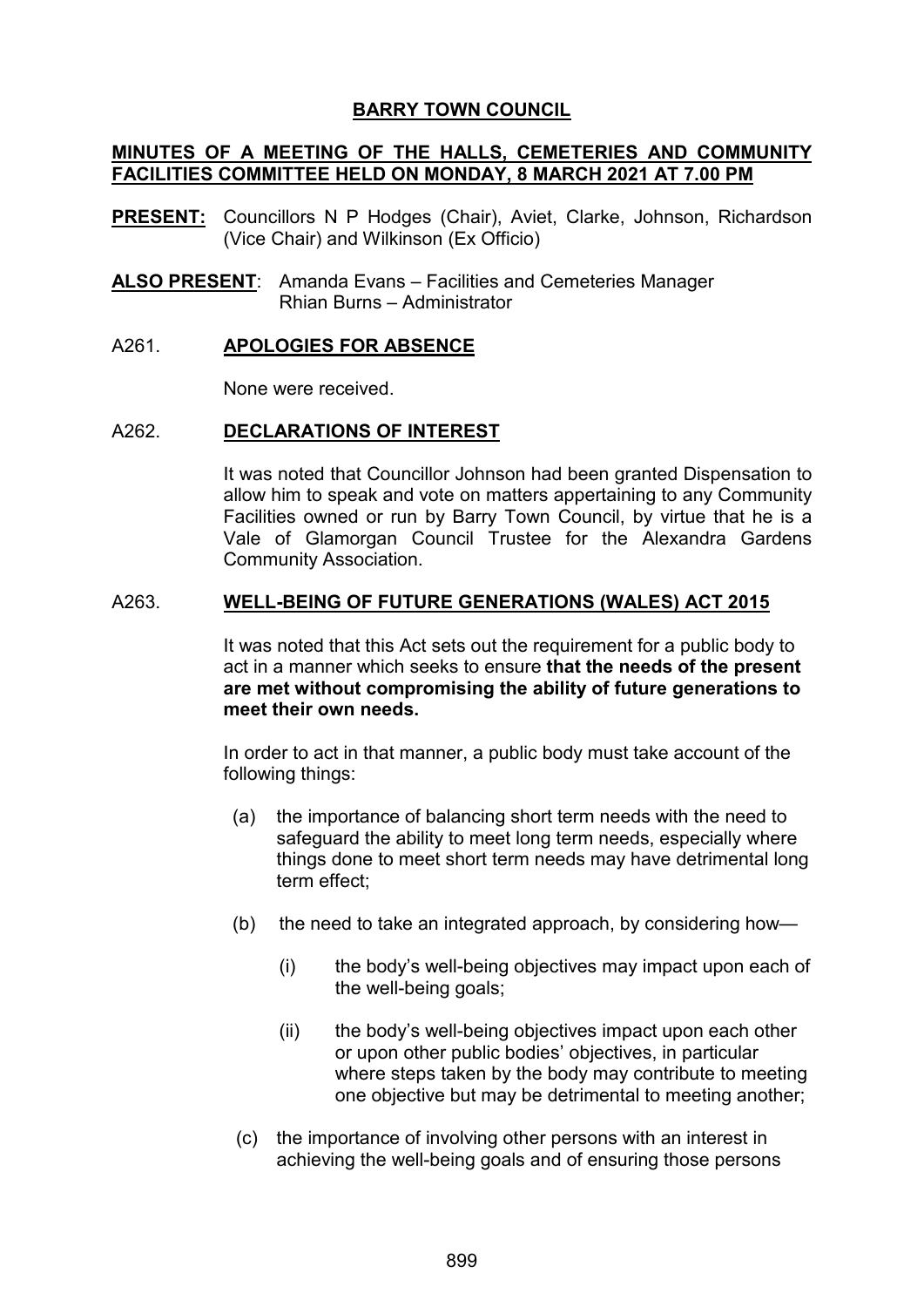reflect the diversity of the population of the part of Wales in relation to which the body exercises functions;

- (d) how acting in collaboration with any other person (or how different parts of the body acting together) could assist the body to meet its well-being objectives, or assist another body to meet its objectives;
- (e) how deploying resources to prevent problems occurring or getting worse may contribute to meeting the body's well-being objectives, or another body's objectives.

#### **RESOLVED: That the Well-being of Future Generations (Wales) Act 2015 be noted.**

## A264. **TO APPROVE THE MINUTES OF AN EXTRAORDINARY MEETING OF THE HALLS, CEMETERIES AND COMMUNITY FACILITIES COMMITTEE'S MEETING HELD ON 11 JANUARY 2021**

**RESOLVED: That the minutes of the Extraordinary Meeting of the Halls, Cemeteries and Community Facilities Committee's meeting held on 11 January 2021 be approved and signed as a correct record.** 

#### A265. **BUDGET MONITORING REPORT DECEMBER 2020**

Members received the Committee's income and expenditure in the 2020/21 financial year as at the end of February. The Facilities and Cemeteries Manager advised that the net overspend of £5,855 was largely due to costs incurred in laying flat four large memorials for safety and extra costs incurred due to the Covid-19 pandemic.

Councillor Johnson noted that under the circumstances of the last year, the overspend was understandable, especially given the loss of income from the hire of the community halls.

Members wished to record their thanks to staff for their work in ensuring the budget was adhered to as much as possible.

**RESOLVED: That the budget monitoring report for February 2021 noting the projected net overspend (deficit for the year) of £5,855 in 2020/21.**

#### A266. **TREES/FENCE UPDATE**

The Facilities and Cemeteries Manager advised that two new members of staff had been recruited to join the Cemetery Team – a Trainee Cemetery Operative and a Gardener, who would largely be responsible for Cemetery Approach Gardens.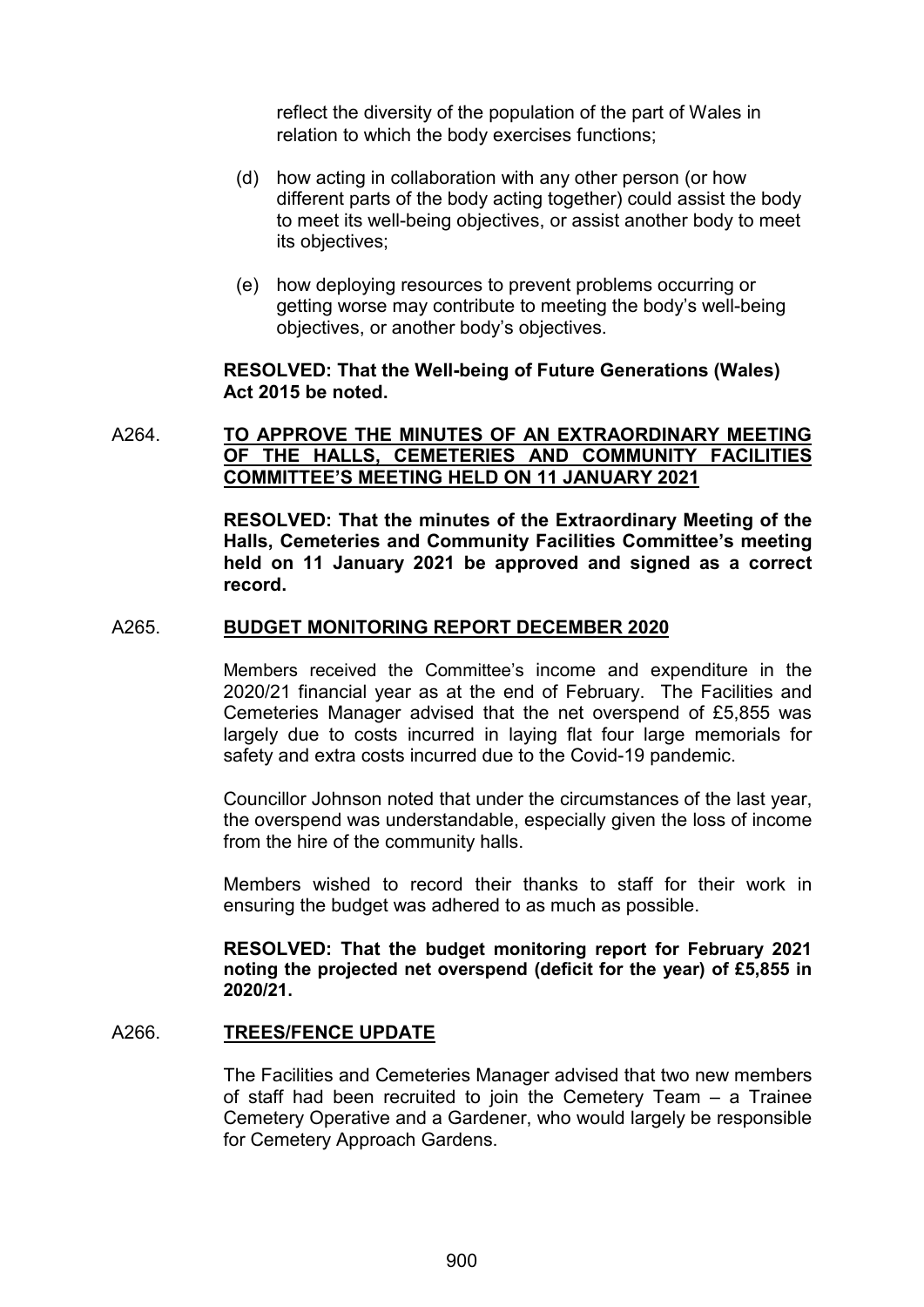She advised Members that the trees along the boundary with St Andrews Road had now been removed and the ground restored. She asked members to advise their availability for a site visit with the fence contractor.

#### **RESOLVED:**

- **1. That the verbal update be received and noted.**
- **2. That the Facilities and Cemeteries Manager arranges a site visit for Members with the fencing contractor.**

#### A 267. **TRANSFER OF EXCLUSIVE RIGHT OF BURIAL (1212 - 1221 INCLUSIVE)**

**RESOLVED: That in accordance with Standing Order 27(a), authority be given for the Council's Common Seal to be applied to Transfer Deeds numbered 1212 - 1221 inclusive, granting the transfer of Exclusive Right of Burial to those named on each transfer request.** 

## A 268. **GRANTS OF EXCLUSIVE RIGHT OF BURIAL (13788 - 13799 INCLUSIVE)**

**RESOLVED: That in accordance with Standing Order 27(a), authority be given for the Council's Common Seal to be applied to Deeds of Exclusive Right of Burial numbered 13788 - 13799 inclusive, granting the Exclusive Right of Burial to those named.** 

#### A 269. **DATE OF NEXT MEETING**

**RESOLVED: That the next meeting of the Halls, Cemeteries & Community Facilities Committee will be confirmed at the Annual Meeting of Full Council to be held on 17 and 18 May 2021.**

#### A 270. **EXCLUSION OF THE PRESS AND PUBLIC**

**RESOLVED: In accordance with section 1(2) of the Public Bodies (Admission to Meetings) Act 1960, in view of the confidential nature of the business about to be transacted, it is advisable in the public interest that the press and public are excluded from the remainder of the meeting.**

#### A271. **ENHANCED SERVICES**

Members were provided with an update on providing extra services at Merthyr Dyfan Cemetery. The Cemetery and Facilities Manager provided members with costings and quotes from florists for the supply of flowers.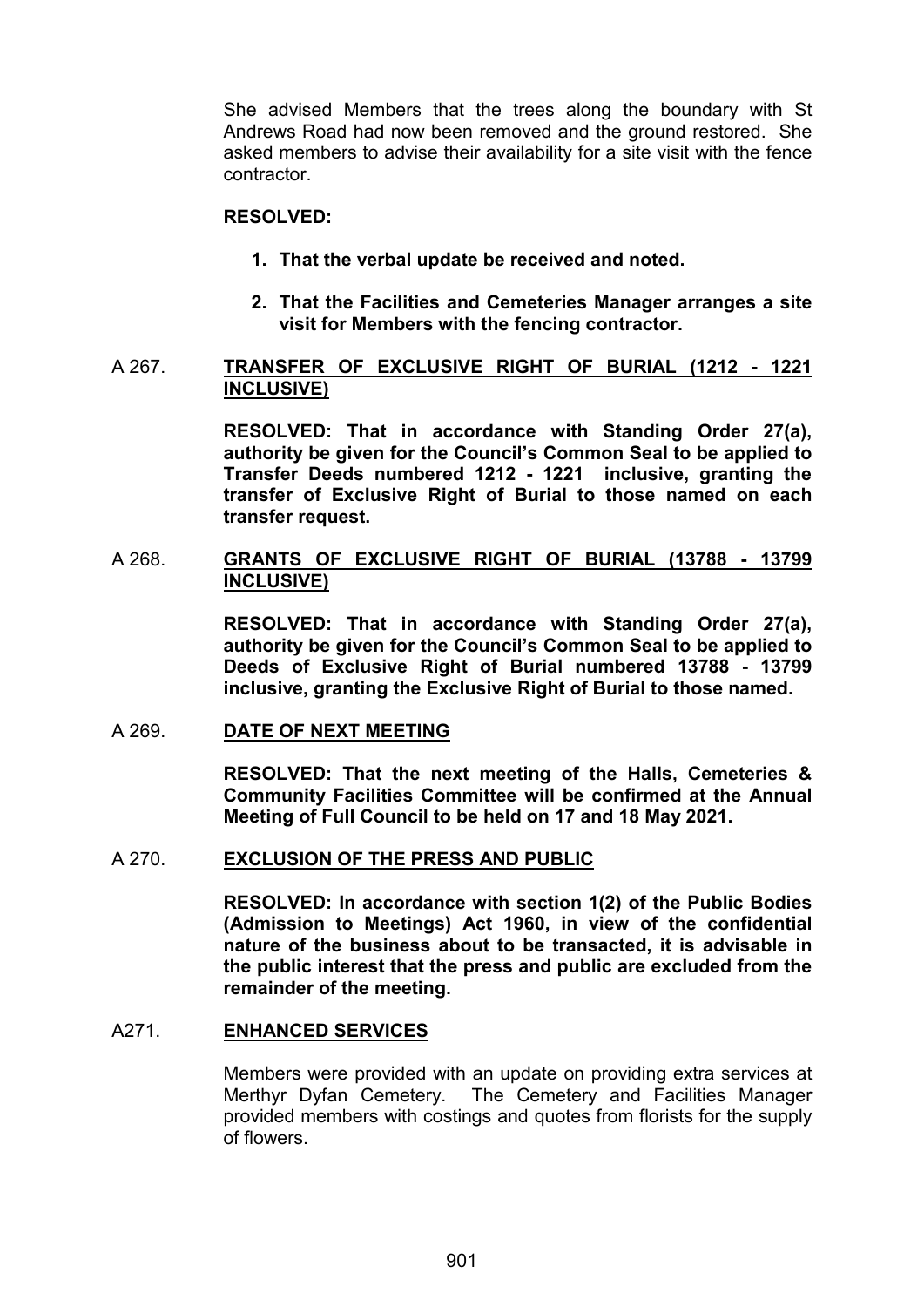Members discussed the various options for pricing with the Facilities and Cemeteries Manager noting that it had been her intention to keep the pricing structure as cost neutral as possible in providing this service.

## **RECOMMENDED:**

- **1. To a meeting of the Finance, Policy and General Purposes Committee to be held on 19 April 2021 that an enhanced service is introduced based on the costings provided.**
- **2. That both flower laying and grave care services be introduced.**
- **3. That the supplier of quote number three be approached a first choice and supplier of quote number four be second choice.**

#### **RESOLVED:**

- **1. That the services be introduced for a trial period of one year and that take up and feasibility is reviewed at the end of this period.**
- **2. That the service be allowed to grow slowly to allow feasibility to be monitored.**

#### A272. **TREES**

Members received an update on the tree enquiries from the members of the public. The Facilities and Cemeteries Manager advised that she had created a leaflet to distribute to households neighbouring Merthyr Dyfan Cemetery in order to highlight the Councils responsibilities and householders' rights concerning boundary trees.

Councillor Johnson requested that a small section regarding tree roots be added to the leaflet. Councillor Clarke raised a concern that if tree roots were cut by householders it could potentially render the tree concerned unstable.

Members received a request from Barry and District Soroptomist group requesting that they be involved in the planting of the trees along the boundary with St Andrews Road. Members felt that this work should be undertaken by the Cemetery Team. Members noted that the Barry and District Soroptomist group would be very welcome to plant a tree commemorating the 100<sup>th</sup> anniversary of the Soroptomist International of Great Britain and Ireland organisation.

#### **RESOLVED:**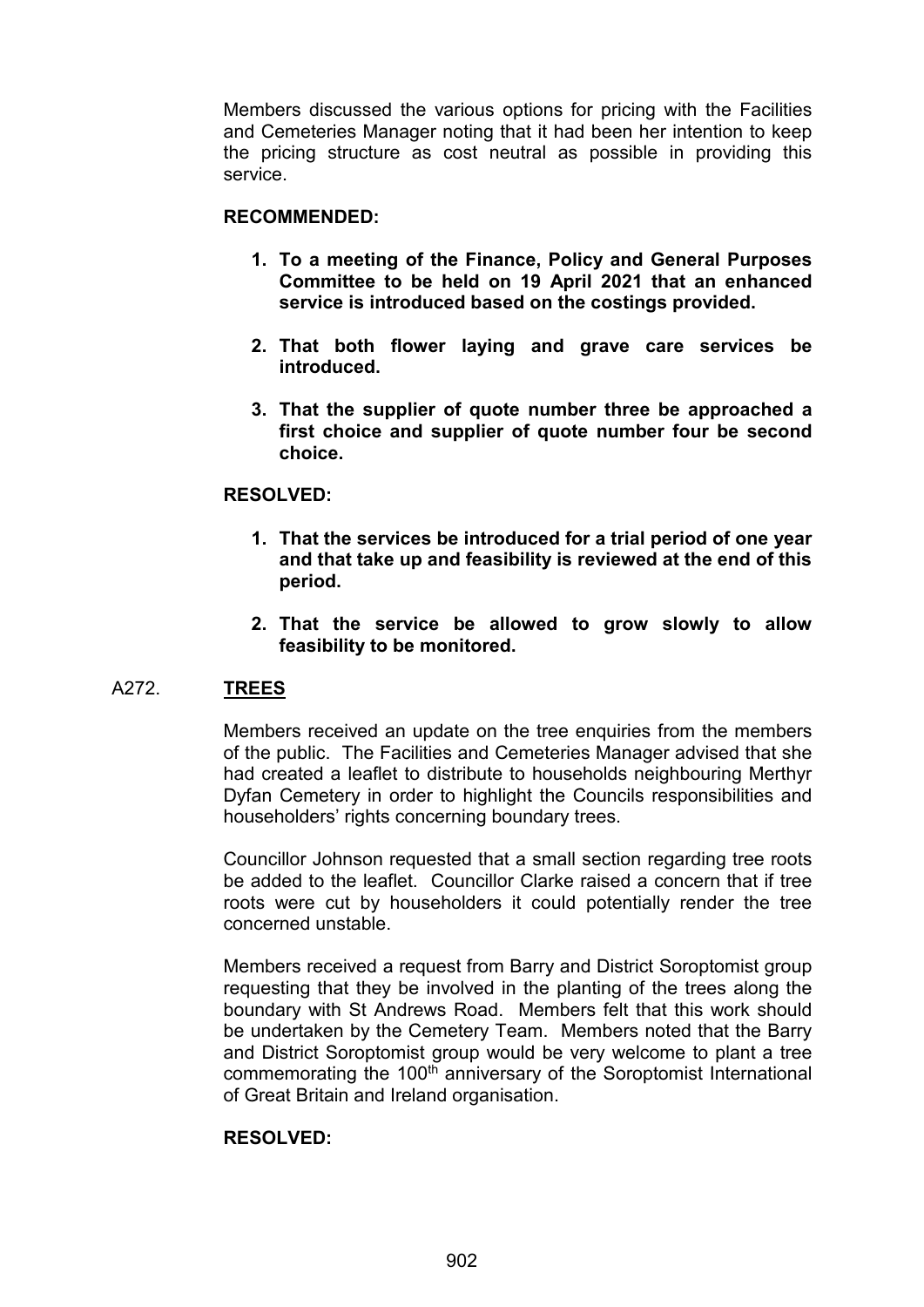- **1. That the leaflet be approved for distribution to residents living in properties on the boundary with Merthyr Dyfan Cemetery in order to highlight the Councils responsibilities and householders' rights concerning boundary trees, subject to the above amendment.**
- **2. That the request from the Barry and District Soroptomist Group to assist in planting trees along the boundary with St Andrews Road be declined.**
- **3. That the Barry and District Soroptomist Group be invited to plant a commemorative tree in Merthyr Dyfan Cemetery to mark the 100th anniversary of the Soroptomist International of Great Britain and Ireland organisation on the proviso that the Barry Town Mayor be invited to attend the planting.**

#### A273. **PHILADELPHIA CEMETERY PLAQUE**

Members received an example plaque to be placed on the wall outside the Philadelphia Cemetery. Members suggested an amendment to the wording and requested that the Facilities and Cemeteries Manager circulate the finalised wording to members before purchasing the plaque.

Councillor Johnson noted that it would be useful for himself and Councillor Wiliam - as fluent Welsh speakers – to have sight of the translated text as well as the English.

## **RESOLVED: That the wording be amended and that the final proof including Welsh translation be circulated to Members and Councillor Wiliam.**

The meeting ended at 7.41 pm

Signed ……………………………………Date …………………………………………….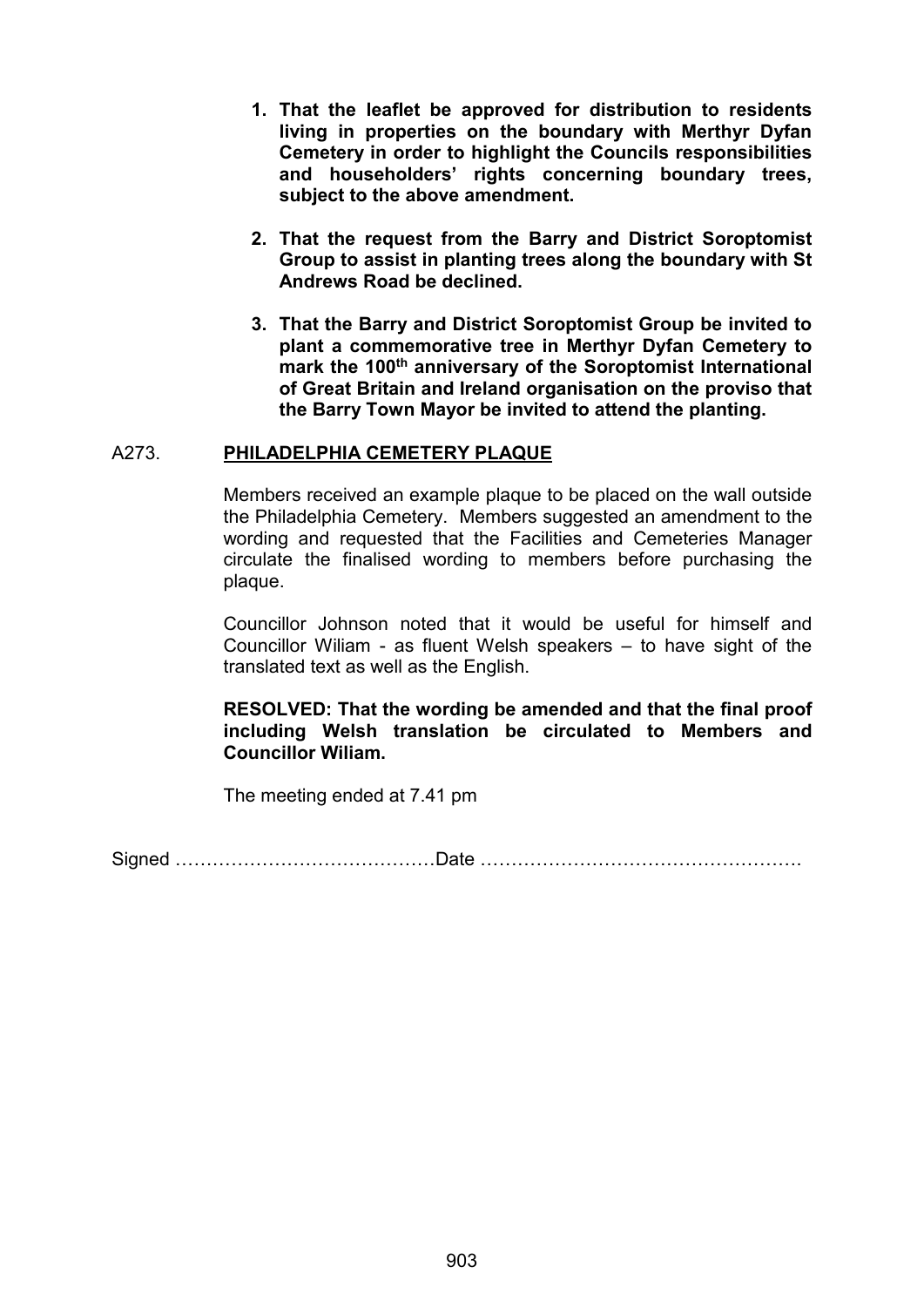## **Community Centre Update**

## **Report Author**

Amanda Evans, Facilities and Cemeteries Manager

## **Purpose of Report**

The purpose of this report is to provide Members of the Halls, Cemeteries & Community Facilities Committee with an update on the Community Centres closure due to the Pandemic

#### **Background Information**

With the outbreak of the Covid-19 pandemic in March 2021 our Community Centres closed and have reminded closed other than for the permitted use allowed by the Welsh Government which allowed us to support a Charity Organisation, "The Big Wrap" in December and more recently a Childcare company who looks after Keyworkers children.

The latest information from the Welsh Government released 31<sup>st</sup> March says that if all continues to go well and should public health conditions remain favourable, we will be permitted to reopen our doors once more, as of 17th of May

Over the past few months we have been working towards this goal and have all the required processes and procedures in place, as required by the Welsh Government, in order to welcome our community back through our doors, these consist of

- New terms and conditions
- Risk Assessments
- Hand Sanister Stations
- •One way system
- Display NHS QR poster
- •Test, Trace & protect protol call in place
- Recruitment of New Caretaker (Interviews in April and Induction in May)
- Communication Signage
- Useful links which will be emailed out to each Hirer
- Limited numbers (Max 15)
- 2 metre distancing in place both inside and on entry points
- Cleaning protocol in place for any reported Covid positive results
- •The use of face coverings/masks